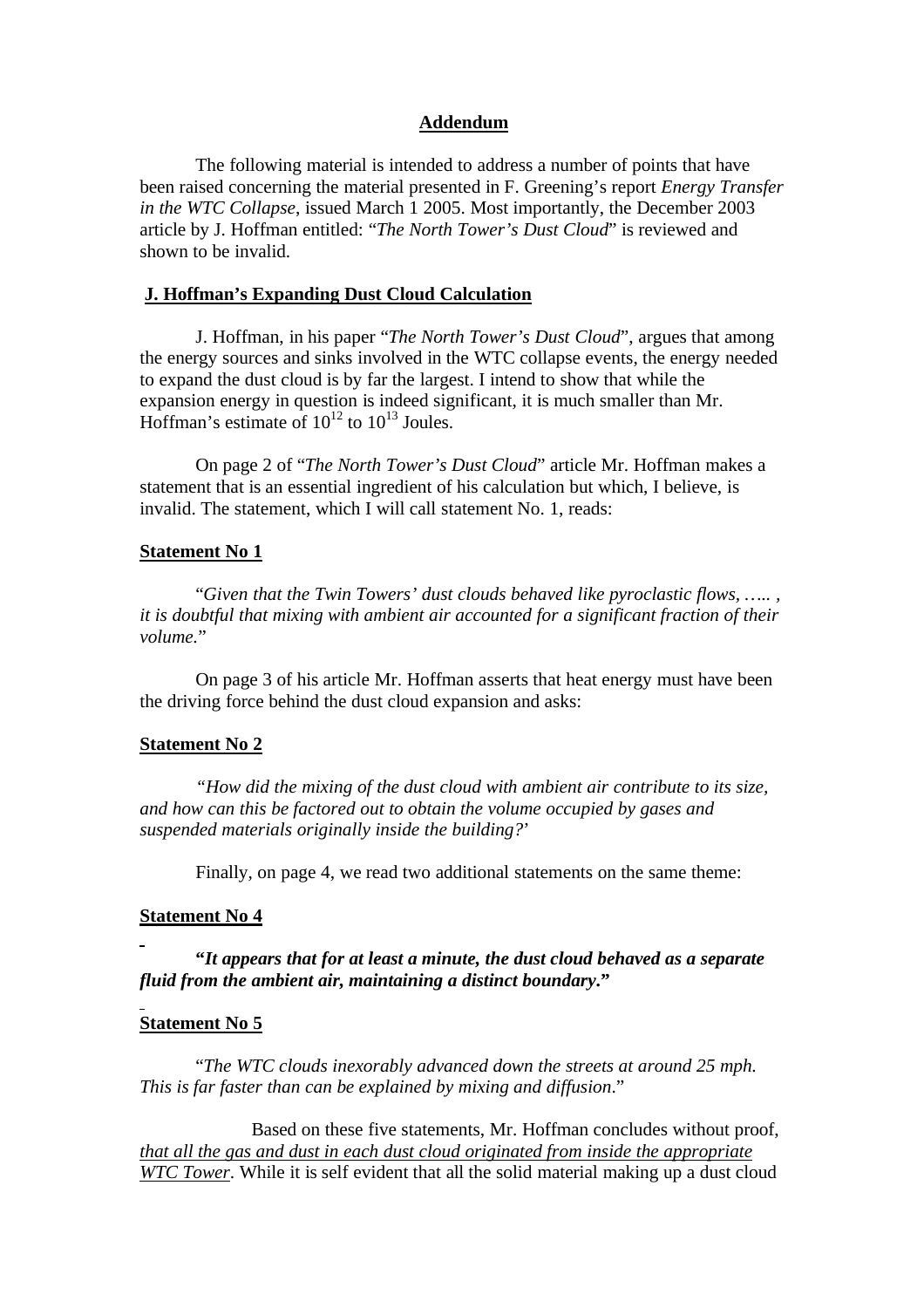was expelled from one Twin Tower, it is totally unreasonable to assume that all the *gas* in a dust cloud came from within a Tower. But this is what Mr. Hoffman tacitly does when he calculates his "*expansion ratio*" of 3.41, (See page 5 of his article). For this expansion ratio, Mr. Hoffman concludes (via the Gas Law  $V_2/V_1 = T_2/T_1$ ) that the temperature of the dust cloud was over  $700^{\circ}$  C! Mr. Hoffman now proceeds to calculate the heat energy needed to raise the temperature of the gas (air) and the dust by 700 $^{\circ}$  C and arrives at a value of 1.44  $\times$  10<sup>12</sup> Joules for the air and 4.06  $\times$  10<sup>13</sup> Joules for the concrete dust. The reporter mentioned by Mr. Hoffman, who found himself inside the dust cloud produced by the collapse of the South Tower, would surely have roasted to death after a few seconds in a  $700^{\circ}$  C dust cloud!

The problem with Mr. Hoffman's analysis is that he treats the dust *and the gas* in the WTC debris clouds in essentially the same way. This might have some validity for *an explosion*, where the ejection velocities are in the 1000 m/s range, but not for the relatively slow expansion of the dust cloud that was actually observed. The expansion of the dust and gas from the WTC collapse was not caused by detonation accompanied by rapid heating *but by the piston-like action of each collapsing floor*.

So, how fast was the expansion of the dust cloud? Mr. Hoffman states that the dust cloud advanced at an average horizontal velocity of only about 10 m/s immediately after a tower collapse. From Section 6.0 of my report it was estimated that dust was expelled from the upper floors of a collapsing tower at a velocity  $\sim 20$ m/s. The rate of expansion of the dust was subsequently retarded by air resistance, so Mr. Hoffman's *average* velocity of 10 m/s over the first minute of expansion is reasonable. For dust ejected from upper floors, say 300 meters above the ground, a vertical settling velocity of about 5 m/s is also quite reasonable for 60  $\mu$ m particles. Thus dust formed at 300 m moving at 10 m/s would settle out after about one minute at a distance more than ½ kilometer from the base of the tower, a trajectory which is consistent with the extent of dust dispersion observed.

Let us now consider the energy imparted to the ejected concrete dust. Each tower contained an estimated 48,000,000 kg of concrete. We will assume that 10 % of the concrete, or 4,800,000 kg, was ejected as dust. For an ejection velocity of 20 m/s the kinetic energy imparted to the dust is  $\frac{1}{2} \times 4,800,000 \times (20)^2$  J = 9.6  $\times$  10<sup>8</sup> J per tower, or  $8.7 \times 10^6$  *J per floor*. This is much less than the energy needed to collapse the support structure of one floor =  $0.6 \times 10^9$  J, (See Table 1 of my report).

We may also calculate the energy imparted to the gas that was expelled from the collapse of one floor. Ignoring furniture and other office fixtures, the volume of air expelled *per floor* was about 10,000 m 3 . This has an approximate mass of 12,000 kg at normal temperature and pressure. For an ejection velocity of 20 m/s this air carries away only  $\frac{1}{2} \times 12,000 \times (20)^2$  J = 2.4  $\times 10^6$  J of kinetic energy per floor.

We may, of course, repeat these calculations for the higher ejection velocities estimated for the collapse of the lower WTC floors, but the energy dissipated by the ejected dust and gas will always be small compared to the energy available from the conversion of gravitational potential energy to kinetic energy of collapse.

## **Additional Issues**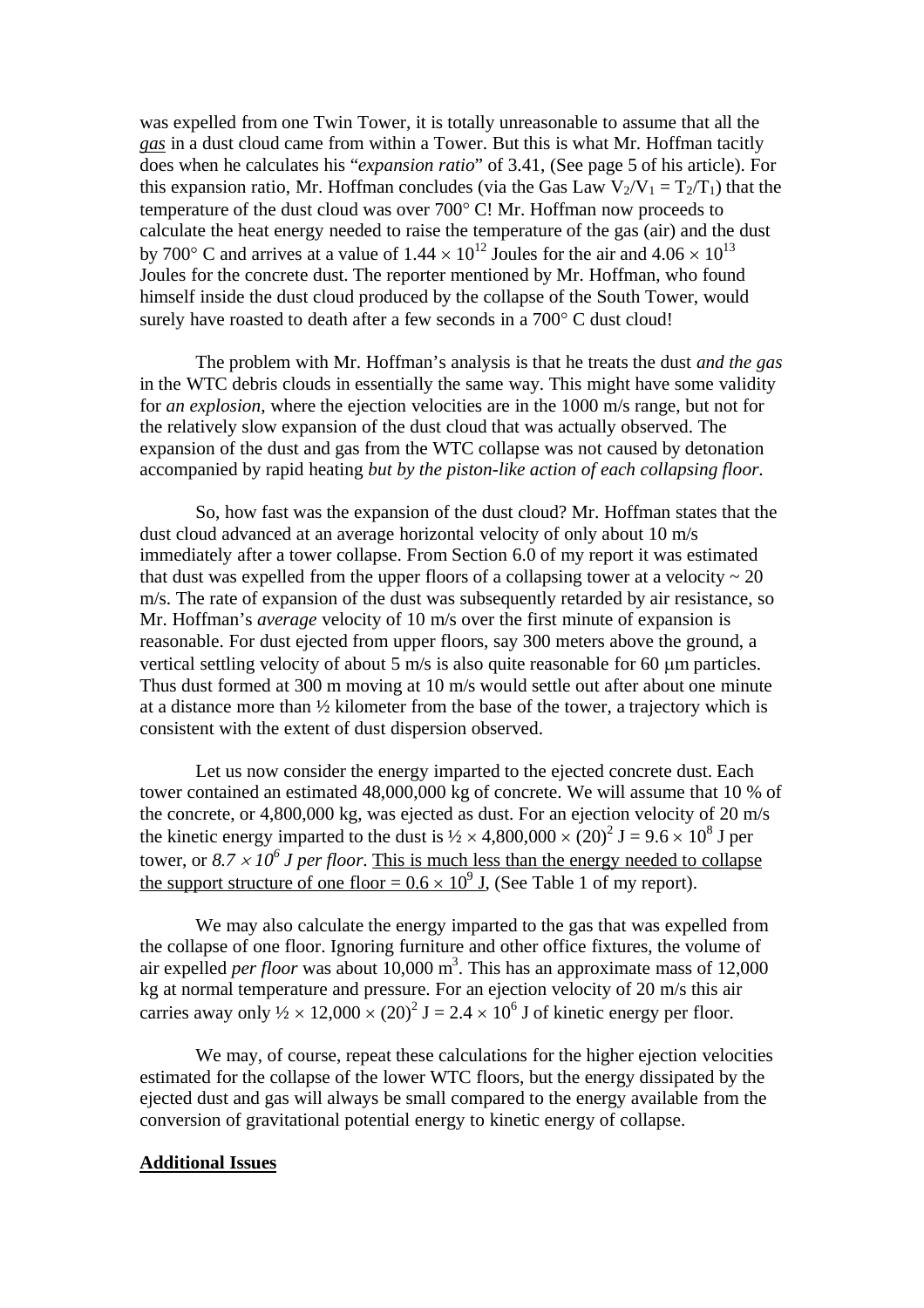The question has been raised as to how concrete sitting in metal pans on each WTC floor could have been pulverized and dispersed. In answer to this question I note that in the calculations given above I assume that only 10 % of the concrete was dispersed as a fine dust. This may appear to be not enough material to account for the vast clouds of swirling dust that were observed for each WTC tower collapse; however, I would argue otherwise. First, concrete was not the only component of the dust. Crushed gypsum wallboard, glass fiber and asbestos insulation were also found in significant quantities in the dust fallout. But let's consider what 10 % of the concrete in one WTC tower represents. It is almost 5 million kilograms of material. Spread over an area of radius 1 km it provides a surface coverage of  $4,800,000/3,141,590 \text{ kg/m}^2 = 1.5 \text{ kg/m}^2$ . If we assume a density for the WTC concrete of 1500 kg/m<sup>3</sup>, we have a layer of concrete dust 1 mm thick over an area of more than  $3 \text{ km}^2$ . This, I believe, is close to what was observed after the events of 911.

I would add that 10 % of the concrete from each floor represents less than ½ inch thickness of the 4-inch layer poured to form each WTC floor. I would also suggest that the 50,000+ tonnes of material constituting the weight of the falling block of floors would be more than enough to pulverize and disperse a ½-inch layer of concrete from each impacted floor. The remaining 3-½ inches of concrete would also be partially pulverized and wind up buried in the rubble pile that formed at ground zero.

# **March 10th 2005: Additional Comments**

- 1. First, I have explained what I believe to be wrong with Jim Hoffman's dust cloud theory in my addendum above. However, let me say again, Mr. Hoffman 's calculation is flawed by his *assumption* that the air in the WTC expanded to the size of the dust cloud. To be honest I find this idea to be a little ridiculous for the relatively slowly expanding WTC clouds, and something of a selffulfilling prophecy! In order to explain *how* the air in a WTC tower was expanded by a factor of 3.41, Mr. Hoffman simply invokes an enormous heat input – one that he shows could not be delivered by gravitational collapse; therefore it must be recognized that the need for explosives is pretty much built into Mr. Hoffman's calculation by his unwarranted and unphysical assumptions.
- 2. On the question of references for the fracture energy of concrete I used a number of sources, especially articles in the journal *Materials and Structures*. Some good examples are:
	- A. Hillerborg. "*Results of Three Comparative Test Series for Determining the Fracture Energy G<sup>f</sup> of Concrete*" Materiaux et Constructions (Materials and Structures) Vol 18, No. 107, 407, (1985)

F.H. Wittmann et. al "*Probabilistic Aspects of Fracture Energy of Concrete*" Materials and Structures 27, 99, (1994)

3. On my estimation of the energy needed to collapse one floor,  $E_1$ , I agree that the value I use is not precisely known, but I show in my